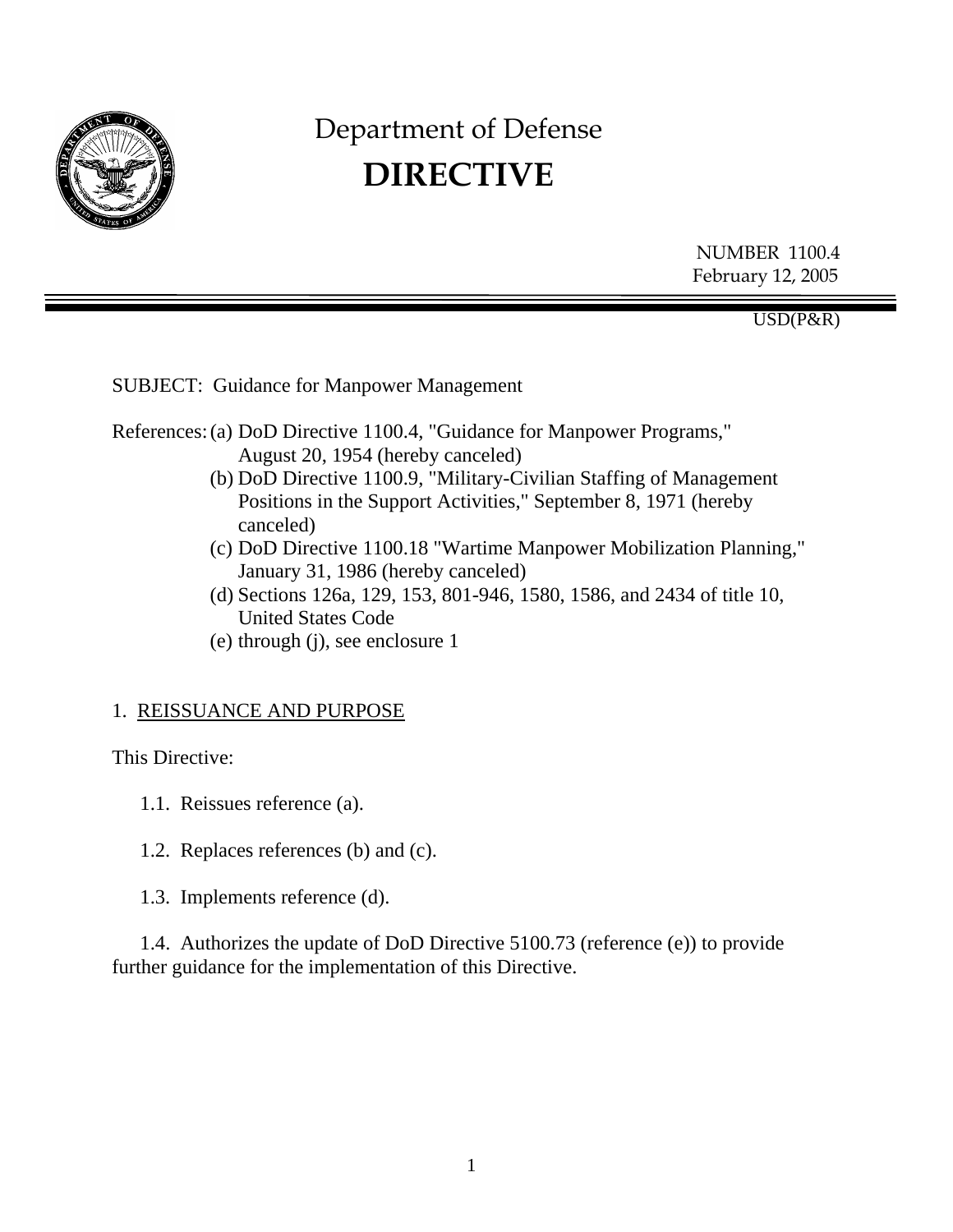## 2. APPLICABILITY

This Directive applies to the Office of the Secretary of Defense, the Military Departments, the Chairman of the Joint Chiefs of Staff, the Combatant Commands, the Office of the Inspector General of the Department of Defense, the Defense Agencies, the DoD Field Activities, and all other organizational entities in the Department of Defense (hereafter referred to collectively as the "DoD Components"). The term "Military Services," as used herein, refers to the Army, the Navy, the Air Force, and the Marine Corps.

# 3. POLICY

It is DoD policy that:

 3.1. Guiding Principles. National military objectives shall be accomplished with a minimum of manpower that is organized and employed to provide maximum effectiveness and combat power.

3.1.1. Manpower management shall be flexible, adaptive to program changes, and responsive to crisis situations and new management strategies. New policy, including fiscal policy, shall be evaluated before implementing to decide its effect on manpower and personnel performance. Existing policies, procedures, and structures shall be periodically evaluated to ensure efficient and effective use of manpower resources.

3.1.2. Long-range strategies and workforce forecasts shall be developed to implement major changes to policy, doctrine, materiel, force structure, and training, while maintaining ready forces and assuring the greatest possible productivity and effectiveness.

3.1.3. Manpower management shall be governed by prevailing Presidential and departmental guidelines.

 3.2. Requirements Determination. Manpower requirements are driven by workload and shall be established at the minimum levels necessary to accomplish mission and performance objectives. Manpower is a resource. Changes in manpower shall be preceded by changes to the programs, missions, and functions that require manpower resources.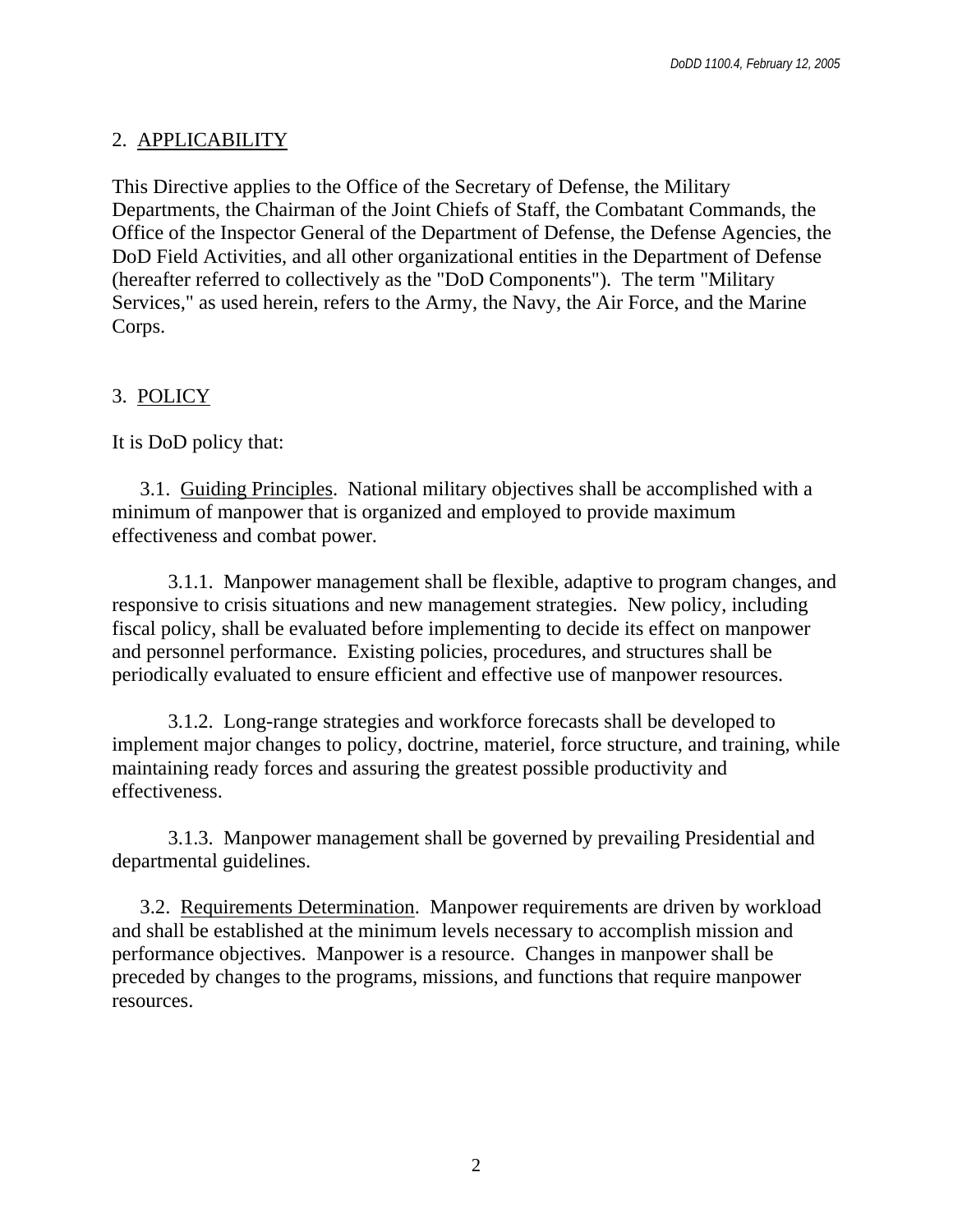3.2.1. Manpower requirements for infrastructure activities shall be maintained at the lowest possible proportion of the total force structure. Manpower in support functions or specialties shall be maintained at the lowest level practicable to optimize combat capability within the operating forces.

3.2.2. Activities shall be organized to promote efficient and effective operations, optimize personnel utilization, and maintain a high level of productivity and morale. Measures of performance shall be established as indicators of mission accomplishment and shall be regularly monitored by officials with responsibility for manpower management. Dual staffing (double billeting) of positions shall be avoided.

3.2.3. Assigned missions shall be accomplished using the least costly mix of personnel (military, civilian and contract) consistent with military requirements and other needs of the Department as prescribed by reference (d). Functions that are inherently governmental shall not be contracted. Manpower authorities shall consider all available sources when determining manpower mix to include the Active and Reserve military manpower, U.S. and foreign national civilian manpower; intra-governmental, contract, and host-nation support. In addition, during mobilization planning, military retirees, volunteers, and recruits shall be considered. In areas that require both military (Active and Reserve) and civilian personnel, manpower requirements shall be determined in total and designated as military (Active or Reserve) or civilian, but not both, i.e., based on an analysis of workload and force issues at a given point in time, a military (Active or Reserve)/civilian determination for the requirement must be made. This does not preclude the DoD Components from recoding the category in the future based on changes in requirements, force structure or policy. Manpower shall be designated as civilian except when military incumbency is required for reasons of law, command and control of crisis situations, combat readiness, or esprit de corps; when unusual working conditions are not conducive to civilian employment; or when military-unique knowledge and skills are required for successful performance of the duties. In addition, the following considerations shall apply:

3.2.3.1. Manpower authorities shall designate sufficient manpower to provide a rotation base for military personnel and for civilian employees assigned outside the United States, consistent with reference (d).

 3.2.3.2. When designating management positions as military (Active or Reserve) or civilian, career opportunities for both categories of personnel shall be considered. Sufficient manpower positions shall be designated as military to enable development of combat-related skills or to promote career development in military competencies. Sufficient manpower positions shall be designated as civilian to develop competencies and skills that may not be taught or recruited directly from the private sector.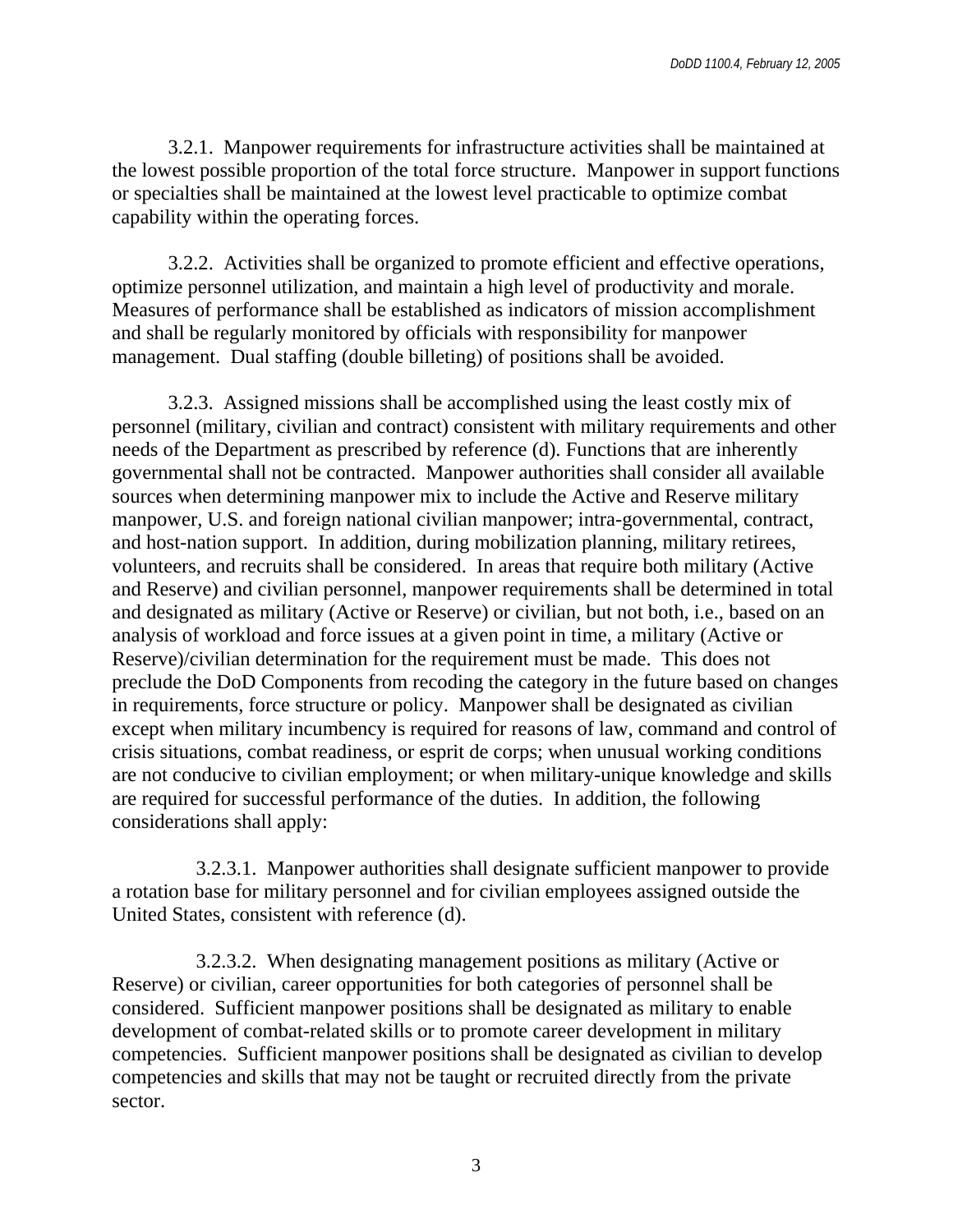3.2.3.3. Manpower in support activities shall not be designated as military solely for the purpose of exercising military authority under Sections 801-946 of reference (d). Support activities may be assigned or attached to secondary activities to preserve military order and discipline.

3.2.4. The peacetime workforce shall be structured to accomplish day-to-day activities and satisfy projected mobilization, contingency, and wartime demands that may not be met with personnel acquired after mobilization. All mission requirements shall be considered concurrently as part of an integrated manpower requirements determination process.

 3.2.4.1. A formal validated process shall be used to determine mobilization, contingency, and wartime manpower requirements. Mobilization planning shall include all activities necessary to enable time-phased, scenario-specific mobilization. This process shall provide a range of options for improvements in force readiness, deployment capability, and sustainability.

3.2.4.2. The mobilization manpower planning process shall be used to properly size the workforce and justify manpower requests in the programming, budgeting, and execution process.

 3.2.4.3. Mobilization and crisis planning shall give priority to optimizing the use of all types of wartime manpower: military, civilians, and contractors. Activities not essential to a national emergency or military contingency shall be deferred or curtailed to allow reallocation of the personnel to higher priority tasks. During a conflict, military personnel shall be assigned only to those tasks that directly contribute to the military effort, except positions that require military incumbency for reasons of law or esprit de corps; when alternate manpower is not available; or, when military-unique knowledge and skills are required for successful performance of the duties.

3.2.4.4. Civilian positions critical to an emergency or contingency shall be designated as "Emergency-Essential," pursuant to section 1580 of reference (d). Identification of positions as Emergency-Essential shall be limited to those positions specifically required to ensure the success of combat operations or the availability of combat-essential systems, as outlined in DoD Directive1404.10 (reference (g)). Personnel assigned to these positions shall be designated as "key" in accordance with DoD Directive 1200.7 (reference (f)) and must be exempted from recall to the Military Reserves or recall to active duty for retired military.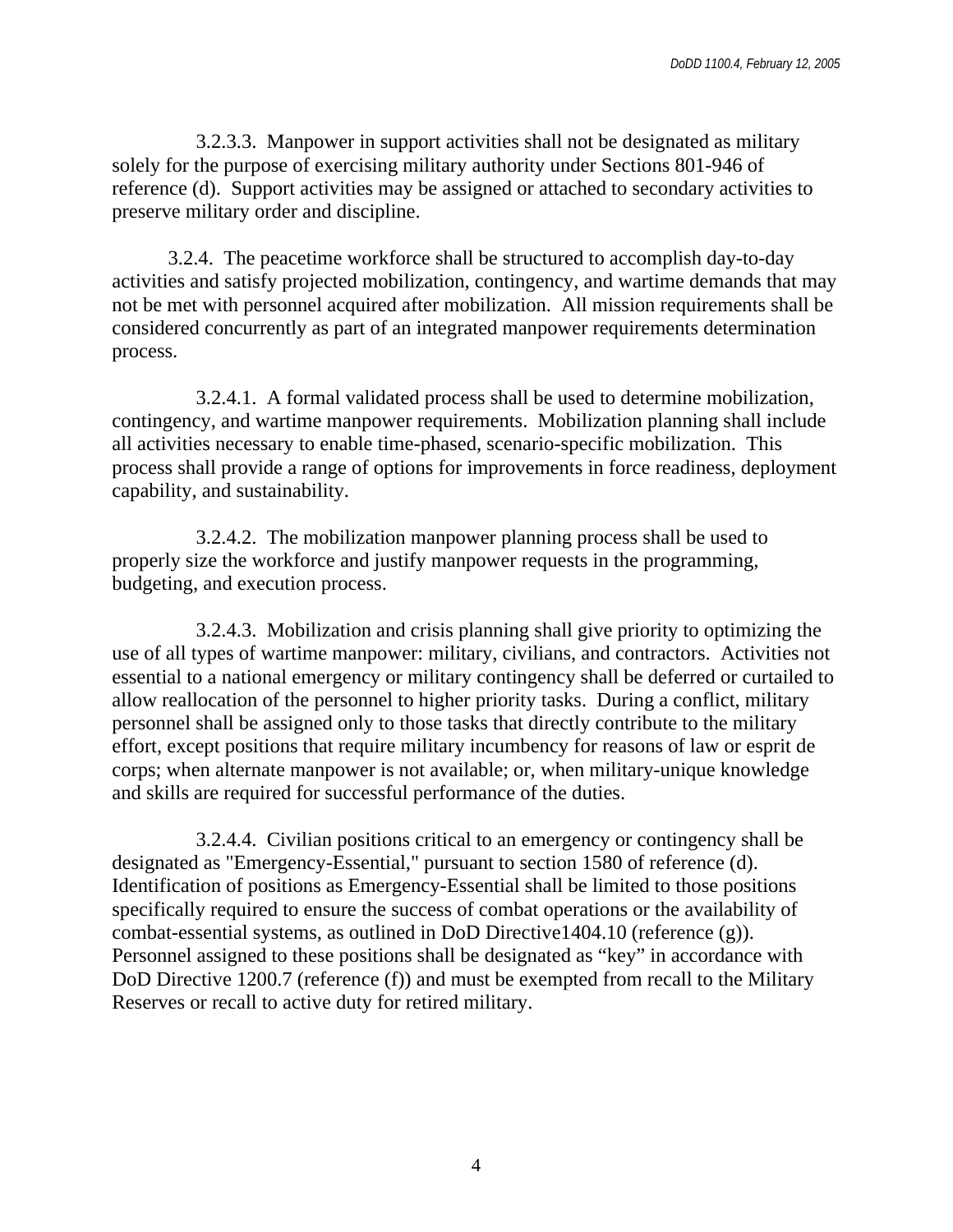## 3.3. Resource Allocations, Authorizations, and Manpower Constraints

3.3.1. Military (Active and Reserve) and civilian manpower resources shall be programmed in accordance with validated manpower requirements, and within fiscal limits and acceptable levels of risk identified in Defense planning and programming guidance.

3.3.2. Military (Active and Reserve) and civilian manpower resources shall be allocated to maintain ready forces and accomplish defense missions in priority order, and commensurate with available resources and Congressional constraints.

3.3.3. Authorized military manpower levels and appropriated civilian resources shall be fully allocated to approve programs by defense program elements consistent with budget submissions and Congressional direction.

3.3.4. Consistent with section 129a (reference (d)), the civilian workforce shall be managed solely on the basis of workload and fiscal year funding. Additionally, civilian manpower shall be authorized for fill based on available funds, mission priority, and consistent with Congressional constraints. The civilian workforce shall not be subject to any constraints or limitation in terms of man-years, end strength, full-time equivalents positions, or maximum number of employees, except where imposed specifically by the Congress. Full-time equivalent estimates must represent an effective and efficient use of resources to meet program requirements.

### 3.4. Manpower Planning

3.4.1. The DoD Components shall, as part of programs such as Human Systems Integration, minimize system support costs by addressing manpower affordability early in the acquisition process. If appropriate, manpower goals and parameters shall be established to ensure programs do not exceed what the Component is able to invest for operating, maintaining, and supporting the system. Manpower estimates of defense acquisition systems shall be developed to support both acquisition milestone decision reviews consistent with reference (d) and strategic planning of manpower resources.

3.4.2. Consistent with section 126 of reference (d), when a function, power, or duty of a DoD Component is transferred or assigned to another Component, consideration shall be given to the concomitant transfer of manpower.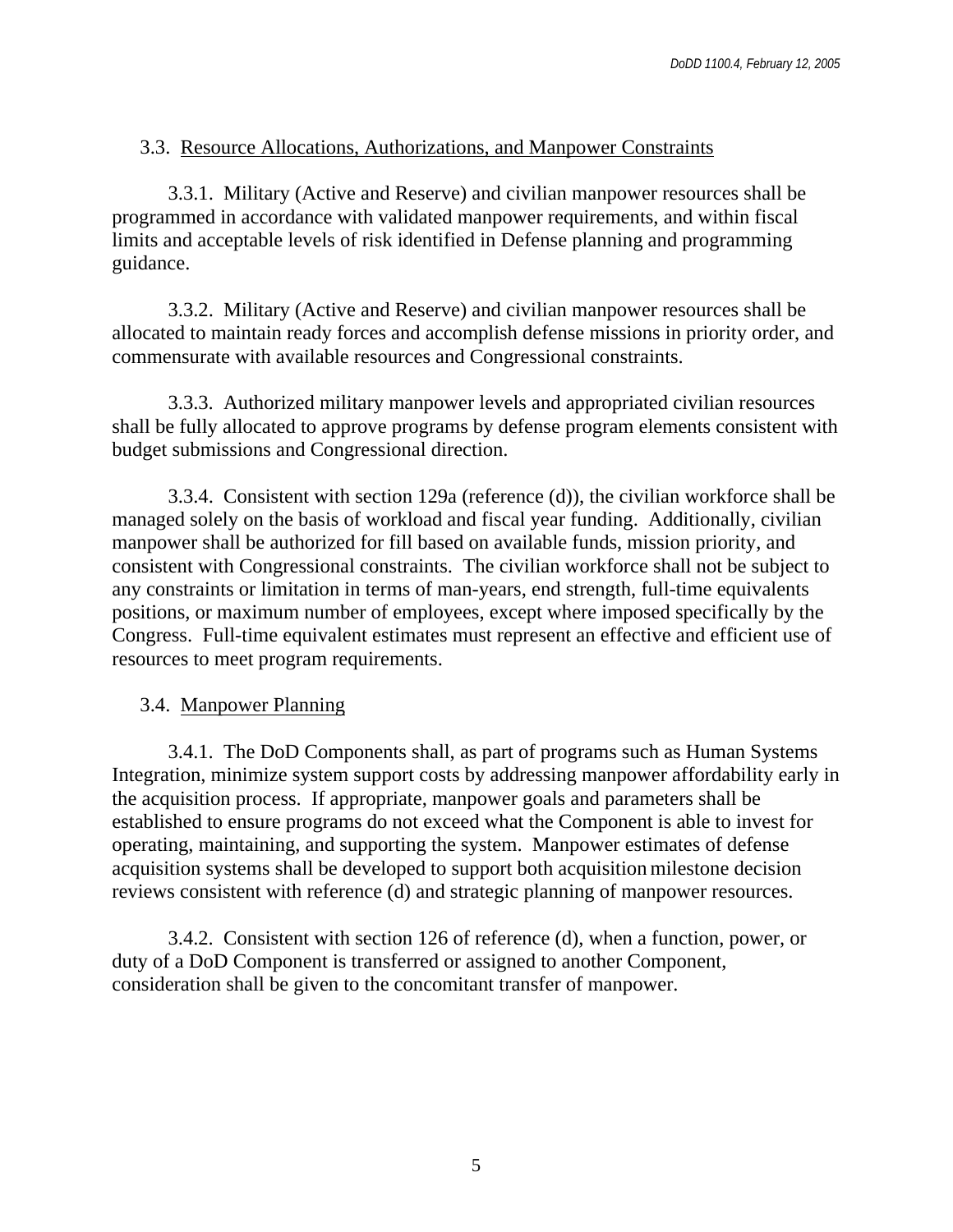#### 4. RESPONSIBILITIES

4.1. The Under Secretary of Defense for Personnel and Readiness (USD(P&R)) shall:

4.1.1. Ensure that new policy, including fiscal policy, is fully evaluated for its effect on manpower and personnel performance prior to implementation. All fiscal policies shall be coordinated with the Under Secretary of Defense (Comptroller).

4.1.2. Issue guidance to be used by the DoD Components regarding manpower management.

4.1.3. Coordinate on proposed military (Active and Reserve) and civilian authorization changes that deviate from programmed levels during the year of execution.

4.1.4. Provide guidance on manpower levels for the Military Departments, the Defense Agencies, and the other DoD Components.

4.1.5. Review manpower management guidelines and practices of the DoD Components for compliance with established policies and guidance.

4.1.6. Prepare manpower reports, as required by the Congress.

4.1.7. Establish DoD manpower mobilization guidance and coordinate manpower mobilization policy and its implementation.

4.1.8. Develop manpower mix criteria and DoD function codes which shall be used by DoD Components to determine workforce mix and annual commercial activities inventory required by Section 501 note of title 31, United States Code (reference (h)).

4.2. The Deputy Under Secretary of Defense for Civilian Personnel Policy (DUSD(CPP)), under the USD(P&R), shall, as part of mobilization planning, facilitate the detailing, reassigning, or relocating of civilian personnel in activities no longer needed by one DoD Component to satisfy the critical workload of another DoD Component.

4.3. The Assistant Secretary of Defense for Health Affairs (ASD(HA)), under the USD(P&R), shall, as part of mobilization planning, facilitate reassignment of military medical personnel in excess of materiel or facility capabilities of one Military Department to the medical facilities of another Military Department, as practical.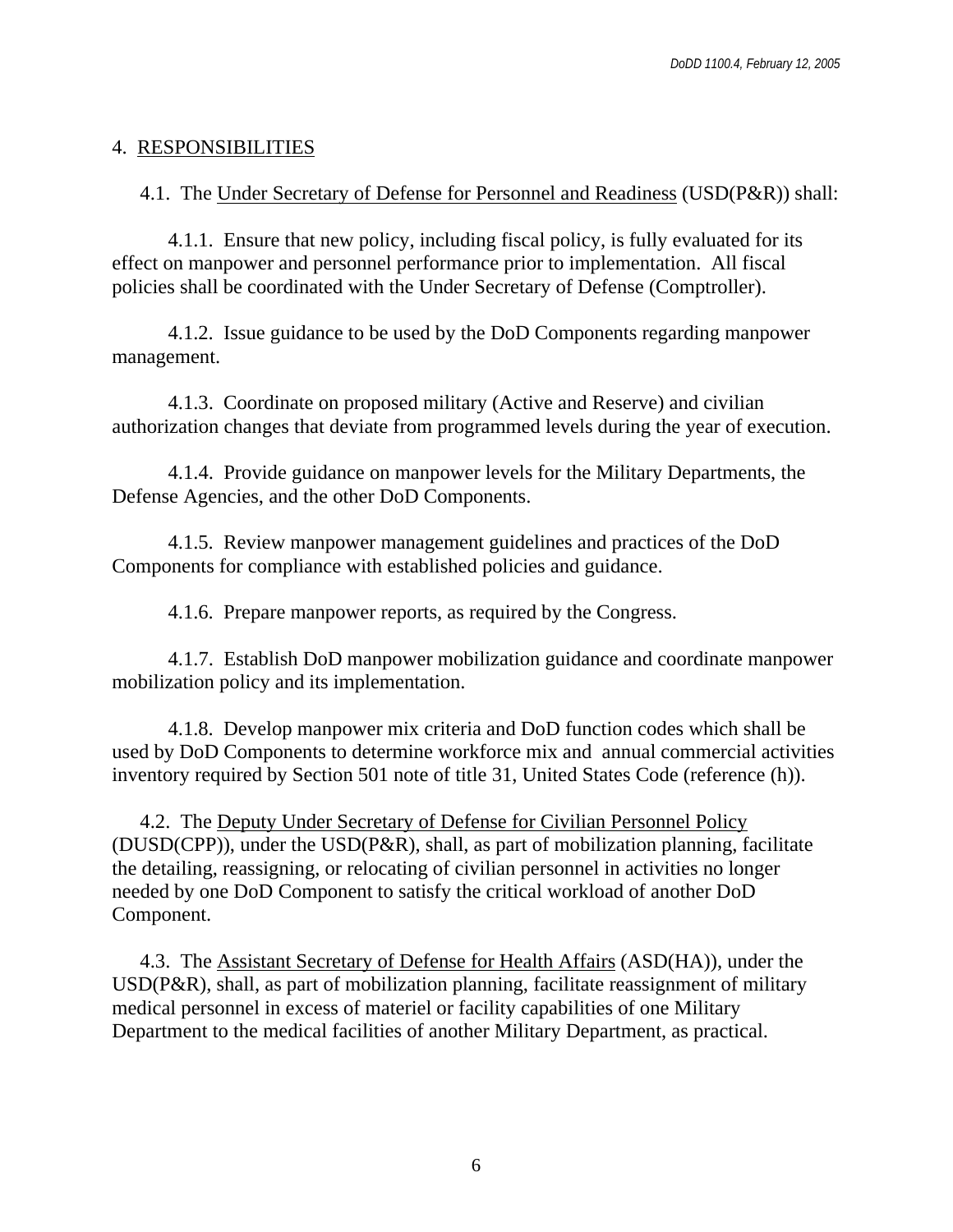4.4. The Heads of the DoD Components shall designate an individual(s) with full authority for manpower management including:

4.4.1. Prescribing concepts for implementing fiscal year guidance and manpower management policy in the individual DoD Components.

4.4.2. Ensuring that the policies in this Directive are reflected in all relevant issuances and concepts.

4.4.3. Ensuring that new manpower requirements are identified with sufficient lead time to enable appropriate personnel actions.

4.4.4. Ensuring that manpower strength levels are programmed to optimize readiness and sustainability, and that the Individuals Account is funded sufficiently to man the force adequately.

4.4.5. Developing annual manpower requests to the Congress, considering the advantages of converting from one form of support (military (Active or Reserve), civilian, or contractor) to another for the performance of a specified function, consistent with section 129a, (reference (d)).

4.4.6. Conducting a continuous review of manpower utilization plans and programs for their Components, and developing programs to enhance the effectiveness and productivity of military (Active and Reserve) and civilian manpower across the spectrum of Component missions.

4.4.7. Planning for reassigning, reallocating, and detailing of civilian personnel activities no longer needed by a DoD Component to satisfy the critical workload of another DoD Component, as part of mobilization planning and as directed by the DUSD(CPP) and the Deputy Under Secretary of Defense for Military Personnel Policy in conjunction with the ASD(HA).

4.4.8. Identifying for assignment members of the Individual Ready Reserve to units of the Active or Reserve components, to facilitate enhancement of refresher training, rapid deployment, and effective utilization in an armed conflict war or national emergency, consistent with DoD Directive 1235.13 (reference (i)).

4.4.9. Providing, when cost-effective, for the cross-training of civilian personnel during peacetime so they may be utilized in other mission-critical areas during a mobilization or war.

4.4.10. Establishing and maintaining manpower data systems that: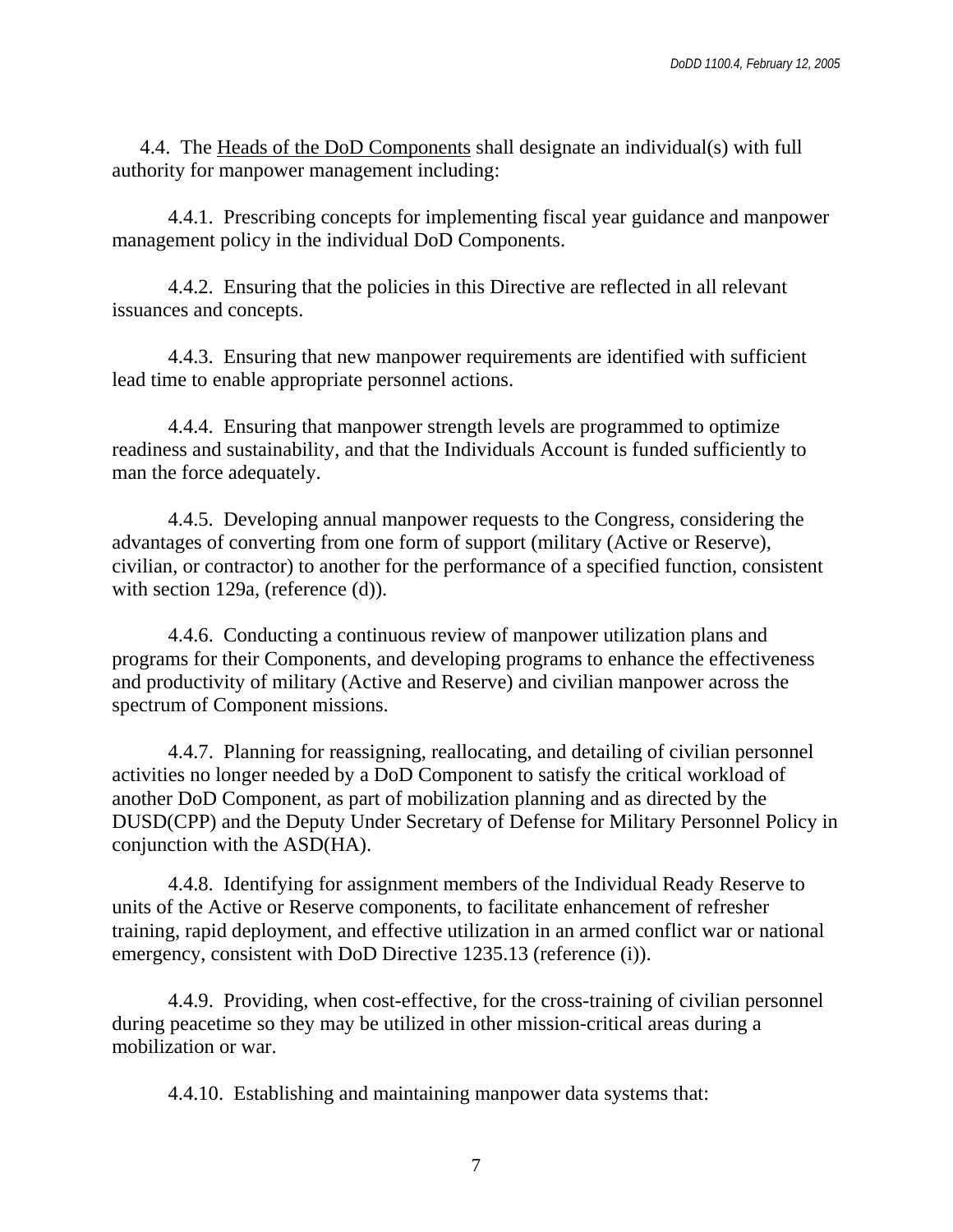4.4.10.1. Account for all manpower resources (active military, DoD civilian, Reserve component, contract, and host-nation support).

4.4.10.2. Document all manpower requirements, authorizations, and contract equivalents, including time-phased wartime requirements.

4.4.10.3. Provide a method for forecasting future manpower requirements.

4.4.10.4. Support the data reporting requirements for DoD Instruction 7730.64 (reference (j)).

4.4.12. Providing the authority and establishing the management procedures necessary for reasonable assurance that both military (Active and Reserve) and civilian mobilization or wartime manpower demands may be satisfied.

4.5. The Secretaries of the Military Departments shall plan for the effective retention or replacement in wartime of civilian employees and contractor personnel who are performing critical support activities.

4.6. The Chairman of the Joint Chiefs of Staff shall, consistent with reference (d), advise the Secretary of Defense on:

4.6.1. Critical deficiencies and strengths in manpower force capabilities identified during the preparation and review of contingency plans and assessing the effect of such deficiencies and strengths on meeting national security objectives and policy and on strategic plans.

4.6.2. The Military Departments' and the other DoD Components' fiscal year program recommendations and budget proposals conform with the manpower priorities established in strategic plans and with the priorities established for the requirements of the Combatant Commands.

4.7. The Commanders of the Combatant Commands, through the Chairman of the Joint Chiefs of Staff, shall plan for the effective retention or replacement in wartime of civilian employees and contractor personnel who are performing critical support activities.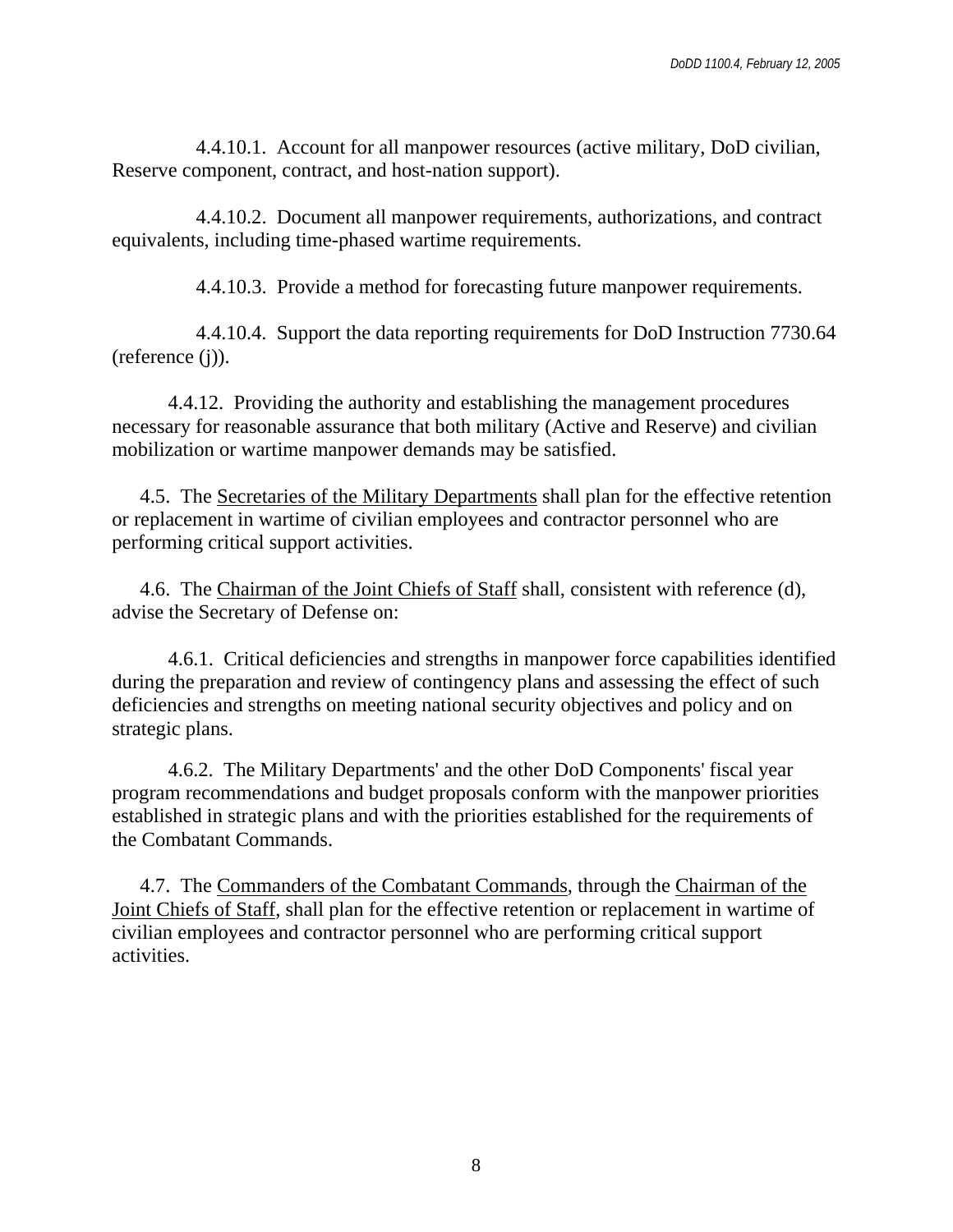#### 5. EFFECTIVE DATE

This Directive is effective immediately.

Tail Wolfwitz

Paul Wolfowitz Deputy Secretary of Defense

Enclosures - 1 E1. References, continued